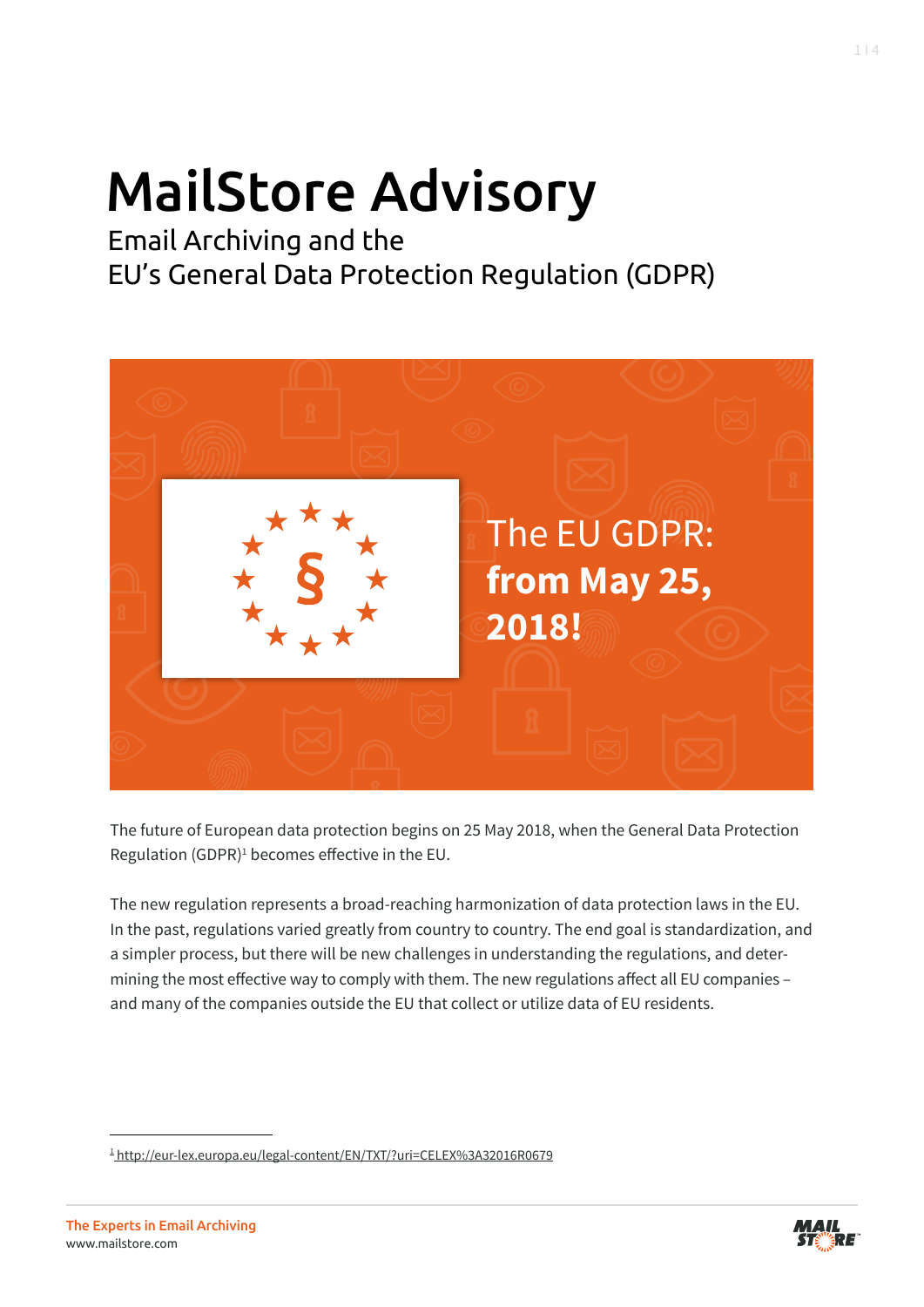### Here are some areas of data protection the GDPR will touch upon:

- **EXEC** Technical and organizational security measures such as the encryption of data
- Audit requirements when using IT systems to store and process personal data
- Documentation of consent when processing personal data
- Strict requirements on the design of consent and the purpose when processing personal data
- Rights of individuals regarding personal data (i.e., right to erasure)
- Sharing data across geographic regions
- New regulations on sharing data internationally, scope of international applicability of the GDPR, and the introduction of a supervisory authority as the lead authority and sole point of contact (acting as a one-stop shop)

All aspects of business operations are affected by these items. Data protection will play a greater role in the day to day processes of a company due to the new possibilities of imposing sanctions: fines of up to 4% of the annual worldwide turnover or €20 million and the ability to hold managing directors and executive boards personally liable.

## What is a major prerequisite for meeting the compliance requirements?

One major prerequisite for compliance with the GDPR is to maintain orderliness and transparency when handling personal data. That includes everything from data collection to storage, access, and processing to deletion/erasure of the data.

Email archiving is a crucial element of any data governance policy. Professional email archiving makes it significantly easier to carry out data governance at a company. Without using a professional email archiving solution, many companies have little control of where and how email is used and accessed. It is often unclear where email is stored, whether additional local copies exist, and whether email records are complete.

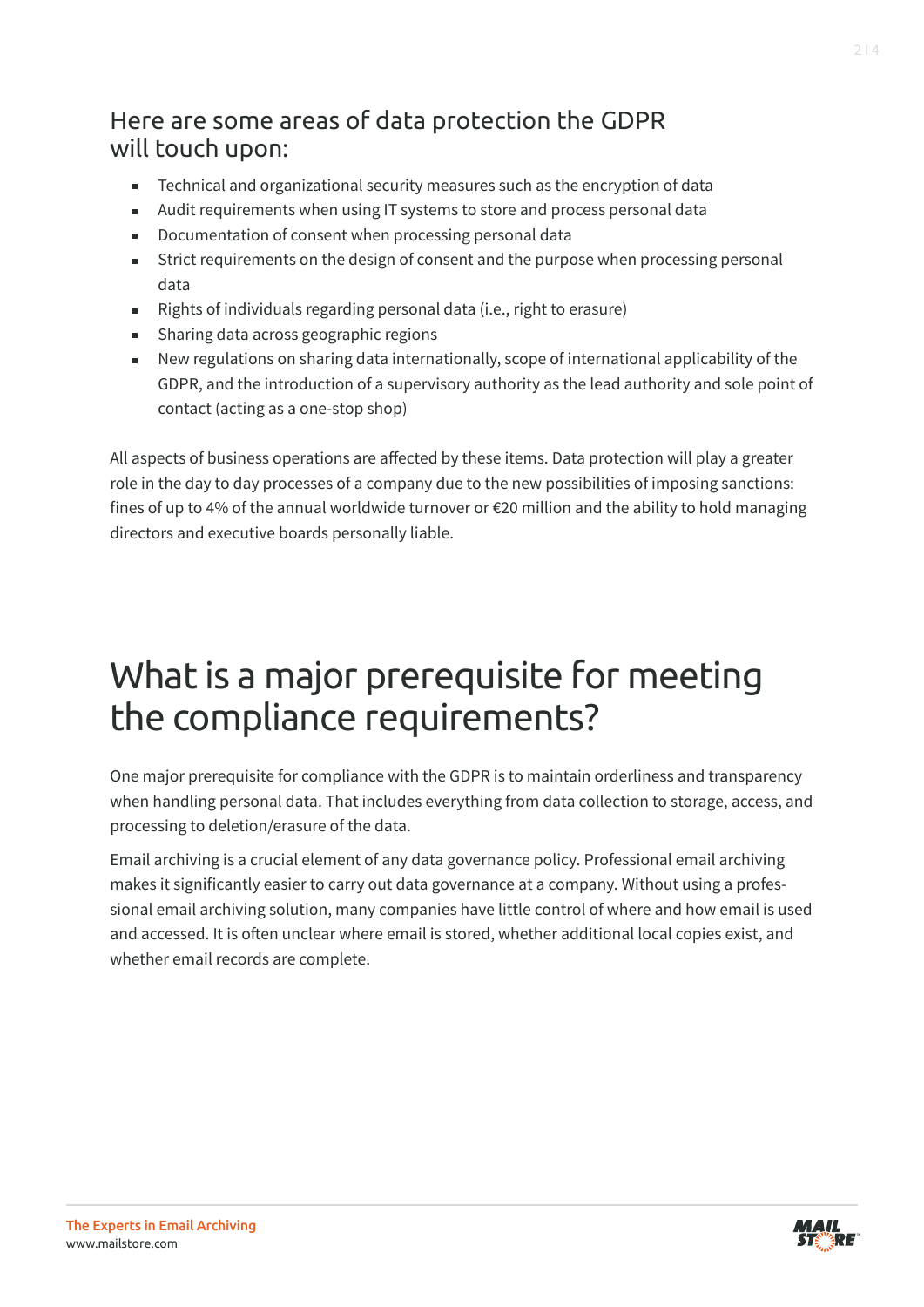### How does MailStore Server support customers to enable GDPR compliance or a corresponding data compliance policy?

It is a duty of the entire company to comply with the organizational, technical and administrative provisions of the GDPR. In this regard, MailStore Server can help you immensely with implementing data compliance for email communications.

Several requirements in the GDPR are based on requirements from other local regulatory bodies. The point is to provide a high level of coverage in terms of the protection goals for IT security.

MailStore Server enables you to ensure the completeness of your company email archives. It has featured functions that support you in your data compliance and in turn with compliance with the GDPR. Here are some ways the MailStore Server helps you manage your email archives, and comply with GDPR:

#### Efficient, fast full text search function

 The integrated functions in MailStore Server enable you to search for and extract data from all emails and file attachments. It means you can efficiently provide requested information to third parties and you can provide timestamped proof of email access history.

#### Retention periods

 Specific personal data and related documents need to be stored in an auditable manner and protected from deletion and manipulation in accordance with local, federal or industry specific statutory periods. The right to erasure stands in opposition to this. MailStore Server provides features for erasure and storage management that comply with both requirements. You are therefore able to erase data that has been archived in an auditable manner in accordance with the GDPR and prove it has been carried out.

#### Security best practices

 The encryption methods employed by MailStore Server protect archived data, and the options provided by the permissions feature enable you to reduce the number of people authorized to consult the data to a minimum, in compliance with GDPR. A cryptographic signature that can be added to exported emails ensures that exported emails remain protected from tampering, even outside of the archive.

#### Automated audit log

**MailStore Server also features an audit log that provides you with seamless and detailed log** of the activities within the archiving system.